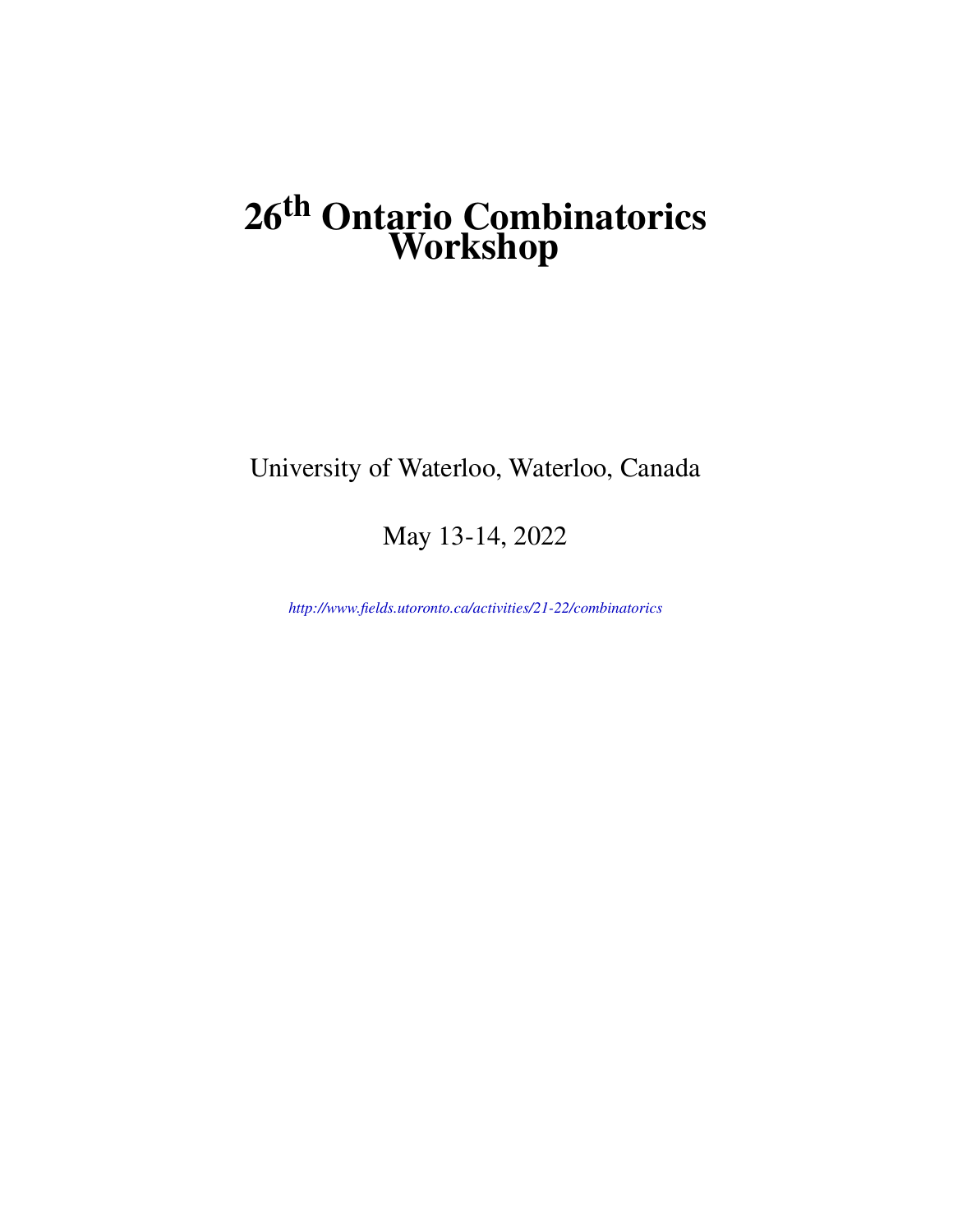### **Welcome**

Dear workshop participants,

Welcome to the 26<sup>th</sup> Ontario Combinatorics Workshop. It is our delight to welcome you to Waterloo for this workshop.

All events events will be held in QNC 0101. The easiest way to get to the room is to enter the Quantum-Nano Centre through the ring road entrance and take a left through the first set of doors. Signs will be posted.

University policy is that masks must be worn at all times while indoors, except while eating or drinking. If you are eating or drinking indoors, you should be seated.

If you would like to connect to internet while on campus, you can do that through eduroam or, if you don't have an eduroam account, the UniversityOfWaterloo guest network. When you connect to the network, you can register for an account, which will then create a username and password you can use to sign on.

We would like to thank Fields Institute and the University of Waterloo for their support, both financial and administrative. We would also like to thank all our speakers and the participants for making this workshop possible. We look forward to many interesting talks and discussions during the course of the workshop.

The University of Waterloo acknowledges that much of our work takes place on the traditional territory of the Neutral, Anishinaabeg and Haudenosaunee peoples. Our main campus is situated on the Haldimand Tract, the land granted to the Six Nations that includes six miles on each side of the Grand River. Our active work toward reconciliation takes place across our campuses through research, learning, teaching, and community building, and is centralized within the Office of Indigenous Relations

Yours sincerely,

Soffía Árnadóttir (University of Waterloo) Ada Chan (York University) Tina Chen (University of Waterloo) Sabrina Lato (University of Waterloo) Maxwell Levit (University of Waterloo) Mike Newman (University of Ottawa) Mariia Sobchuk (University of Waterloo)



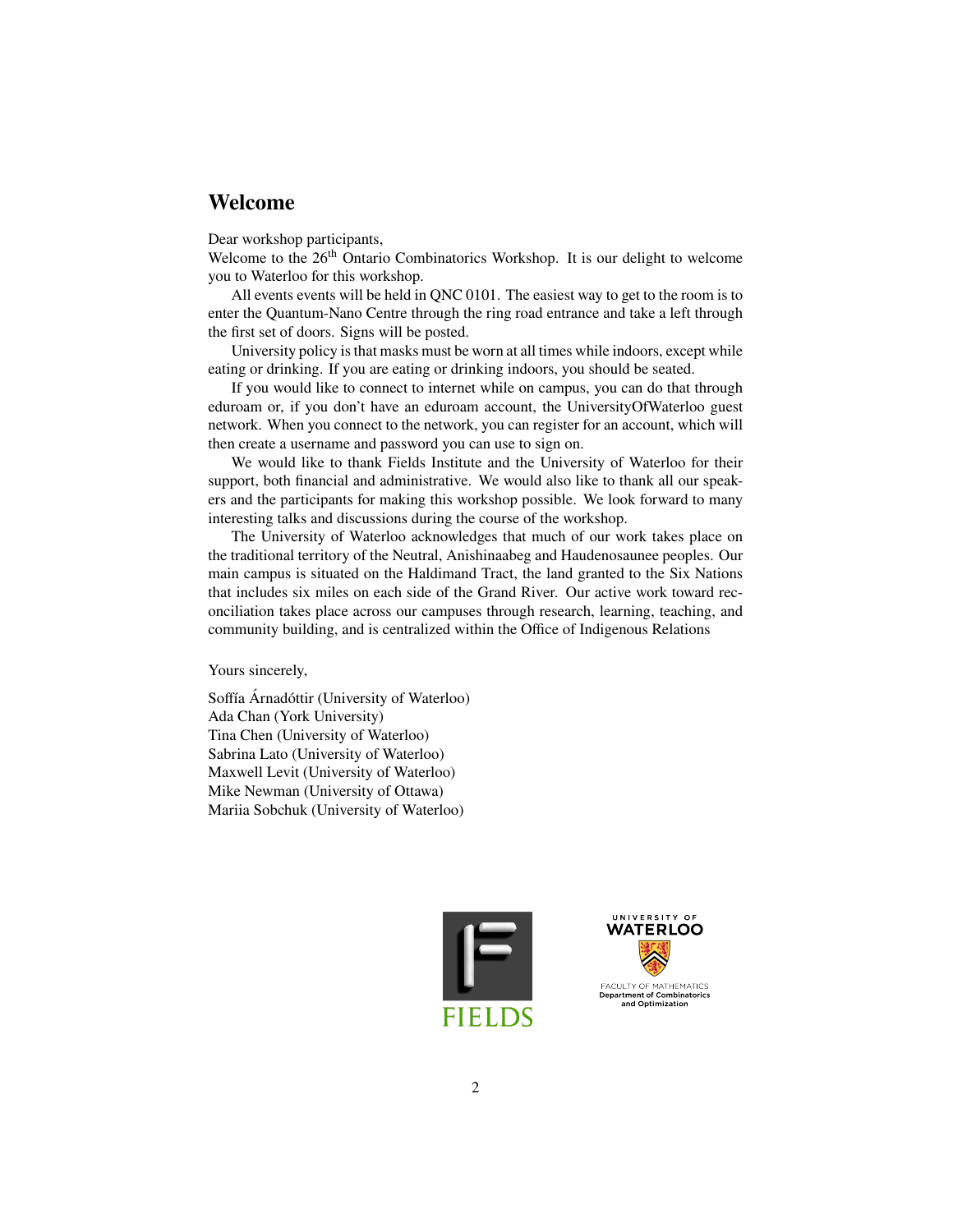## **Schedule**

|              | Friday                  | Saturday              |
|--------------|-------------------------|-----------------------|
| 8:30         | Opening                 | <b>Breakfast</b>      |
| 9:00         | Rosa Orellana           | Gabriel Coutinho      |
| 10:00        | Nathan Nicholson        | Sabrina Lato          |
| 10:30        | Ian Seong               | Maxwell Levit         |
| 11:00        | Lukas Nabergall         | Behnaz Refahi         |
| Lunch        |                         |                       |
| 13:00        | Sophie Spirkl           | Hermie Monterde       |
| 13:30        |                         | Weichen Xie           |
| 14:00        | Aristotelis Chaniotis   | Tina Chen             |
| 14:30        | Manoj Belavadi          | Mariia Sobchuk        |
| <b>Break</b> |                         |                       |
| 15:30        | Ronen Wdowinski         | <b>Bobby Miraftab</b> |
| 16:00        | Mohabat Tarkeshian      | Daniel Carranza       |
| 16:30        | Alice Lacaze-Masmonteil | Closing               |
| 17:00        | Lord Kavi               |                       |

All events take place in the Quantum-Nano Centre room 0101.

There will be refreshments and snacks served in the upper level of the room during the breakfast/opening remarks and the mid-afternoon break.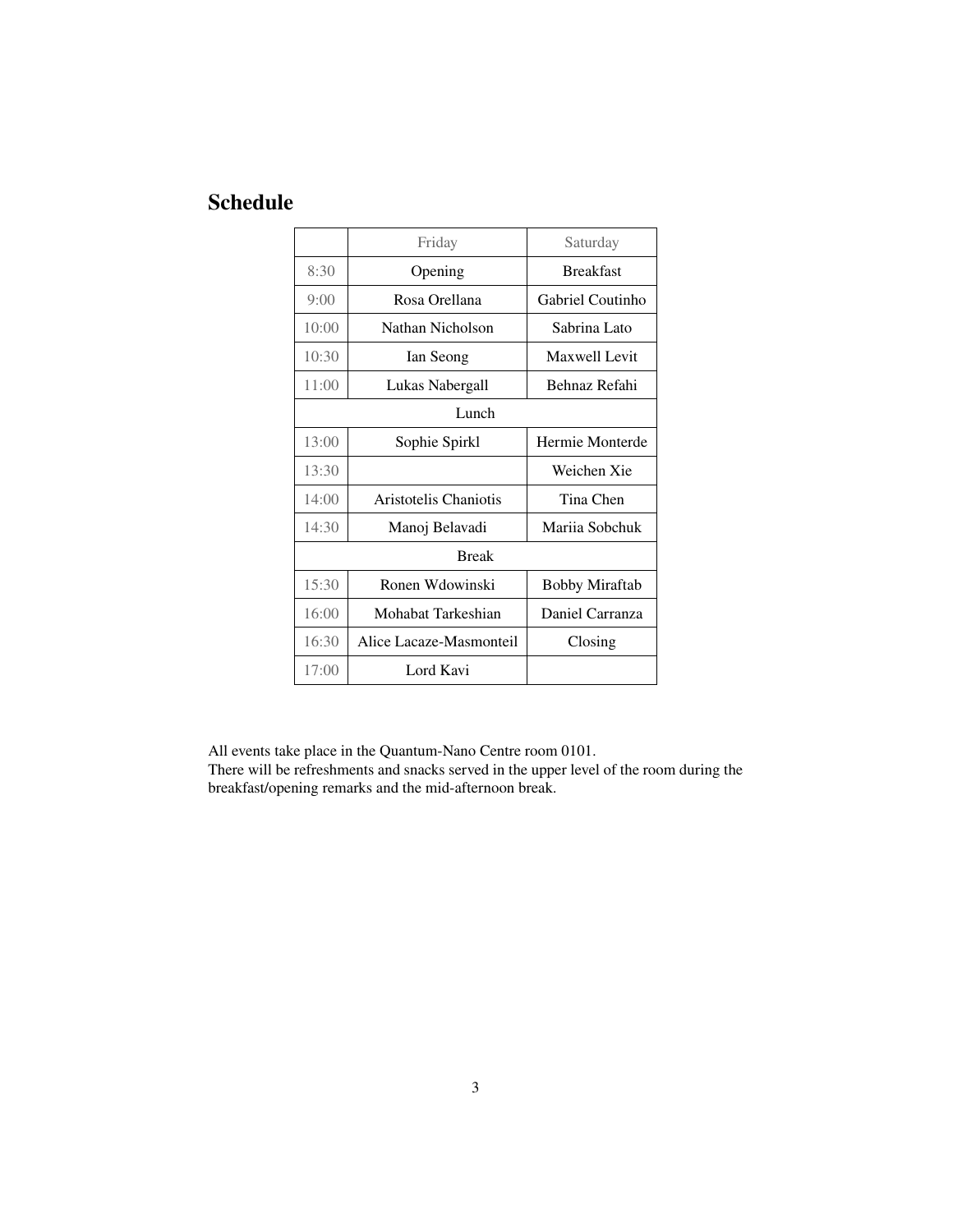## **Invited Talks**

**Speaker:** Rosa Orellana, Dartmouth College

**Title:** Products of characters of the symmetric group

**Abstract:** One of the main open problems in combinatorial representation theory of the symmetric group is to obtain a combinatorial interpretation for what are known as the Kronecker coefficients. The Kronecker coefficients are obtained when we decompose the tensor product of two irreducible representations of the symmetric group. This talk will be an introduction to Kronecker coefficients and a survey of recent results. This presentation should be accessible to beginning graduate students and will not assume knowledge of representation theory.

**Speaker:** Sophie Spirkl, University of Waterloo

**Title:** Chi-boundedness in graphs and digraphs

**Abstract:** If a graph has large chromatic number, one of the reasons for this could be a large clique in the graph; but what if there isn't one? What can we say about the graph? This question is the motivation behind studying chi-boundedness. I will tell you about some recent results, open questions, and analogous questions in directed graphs.

Based on joint work with Alvaro Carbonero, Patrick Hompe, and Ben Moore.

**Speaker:** Gabriel Coutinho, Universidade Federal de Minas Gerais

**Title:** Pretty Good State Transfer

**Abstract:** It's been known for a while that one can decide if a given graph admits perfect state transfer or not. In this talk, I will show that the same is true for pretty good state transfer, and discuss other applications of our results.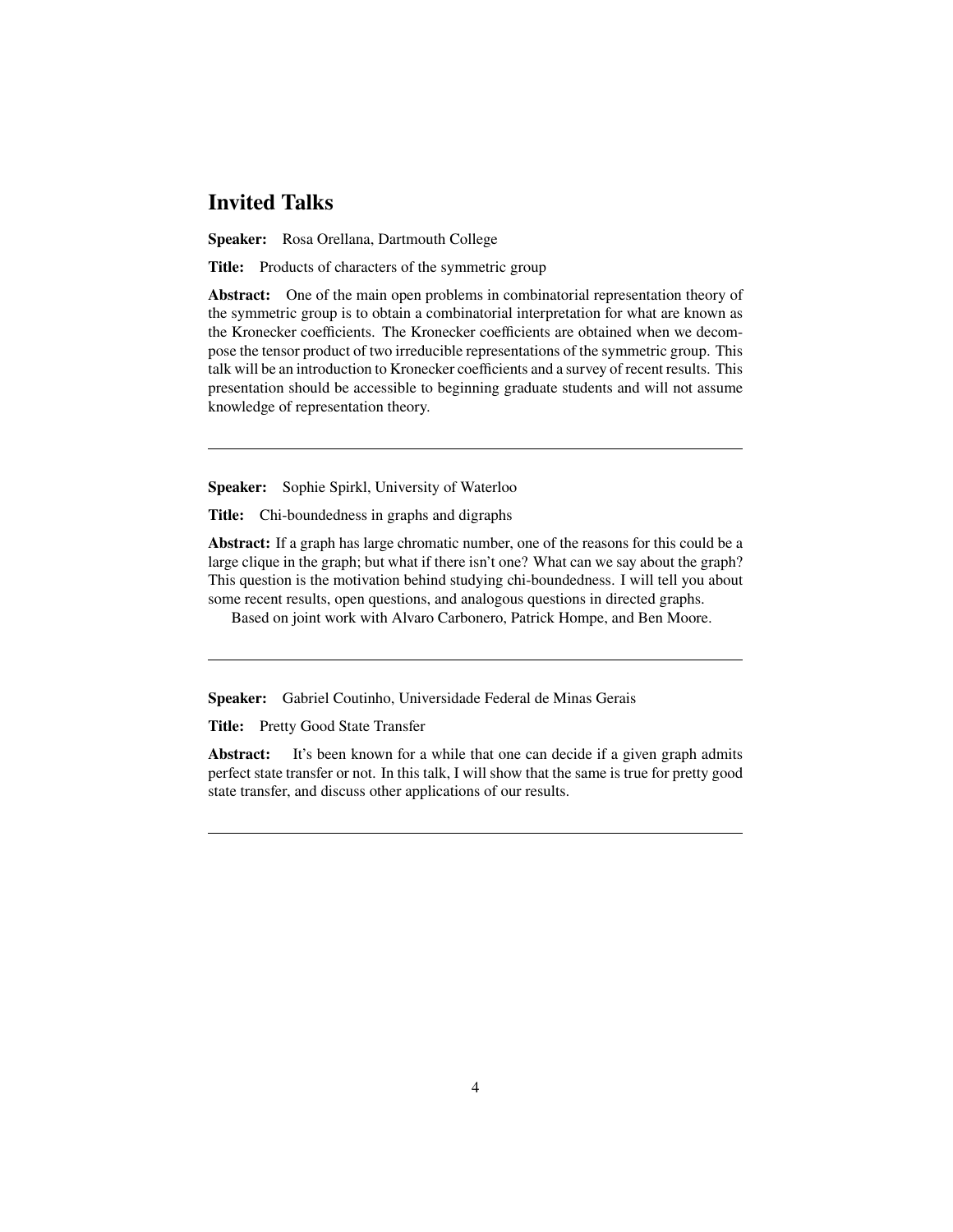## **Contributed Talks**

**Speaker:** Nathan Nicholson

**Title:** The Generalized Terwilliger Algebra of the Hypercube

**Abstract:** For any distance-regular graph Γ, two useful objects associated to it are its Terwilliger algebra and its generalized Terwilliger algebra. The former is defined combinatorially, while the latter is defined algebraically. There is a natural, surjective homomorphism from the Generalized Terwilliger algebra to the Terwilliger algebra, but in general, the map is not an isomorphism. However in some cases, this map is an isomorphism. I will show that this map is an isomorphism if  $\Gamma$  is a hypercube.

**Speaker:** Ian Seong

**Title:** The closure-complement-frontier problem in saturated polytopological spaces

**Abstract:** *X* be a space equipped with *n* topologies  $\tau_1, \ldots, \tau_n$  which are pairwise comparable and saturated, and for each  $1 \le i \le n$  let  $k_i$  and  $f_i$  be the associated topological closure and frontier operators, respectively. Inspired by the closure-complement theorem of Kuratowski, we prove that the monoid of set operators  $\mathcal{K}\mathcal{F}_n$  generated by  $\{k_i, f_i : 1 \le i \le n\} \cup \{c\}$  (where c denotes the set complement operator) has cardinality no more than  $2p(n)$  where  $p(n) = \frac{5}{24}n^4 + \frac{37}{12}n^3 + \frac{79}{24}n^2 + \frac{101}{12}n + 2$ . The bound is sharp in the following sense: for each *n* there exists a saturated polytopological space  $(X, \tau_1, ..., \tau_n)$  and a subset  $A \subseteq X$  such that repeated application of the operators  $k_i$ ,  $f_i$ ,  $c$  to  $A$  will yield exactly  $2p(n)$  distinct sets. In particular, following the tradition for Kuratowski-type problems, we exhibit an explicit initial set in ℝ, equipped with the usual and Sorgenfrey topologies, which yields  $2p(2) = 120$  distinct sets under the action of the monoid  $\mathcal{K}\mathcal{F}_2$ .

**Speaker:** Lukas Nabergall

**Title:** The enumerative universe of chord diagrams

**Abstract:** We consider hereditary classes of chord diagrams (matchings) that satisfy one of several connectivity properties. Such classes are defined by a set of forbidden subdiagrams or patterns, and we focus on forbidding graphically-defined subdiagrams. We present a series of results enumerating several notable classes and then describe an equivalence between two infinite sets of these classes. We finish by reviewing a large number of numerically-generated conjectures for the counting sequences of many of these classes, underlining the rich combinatorial structure of these objects.

Based on joint work with Ali Assem Mahmoud.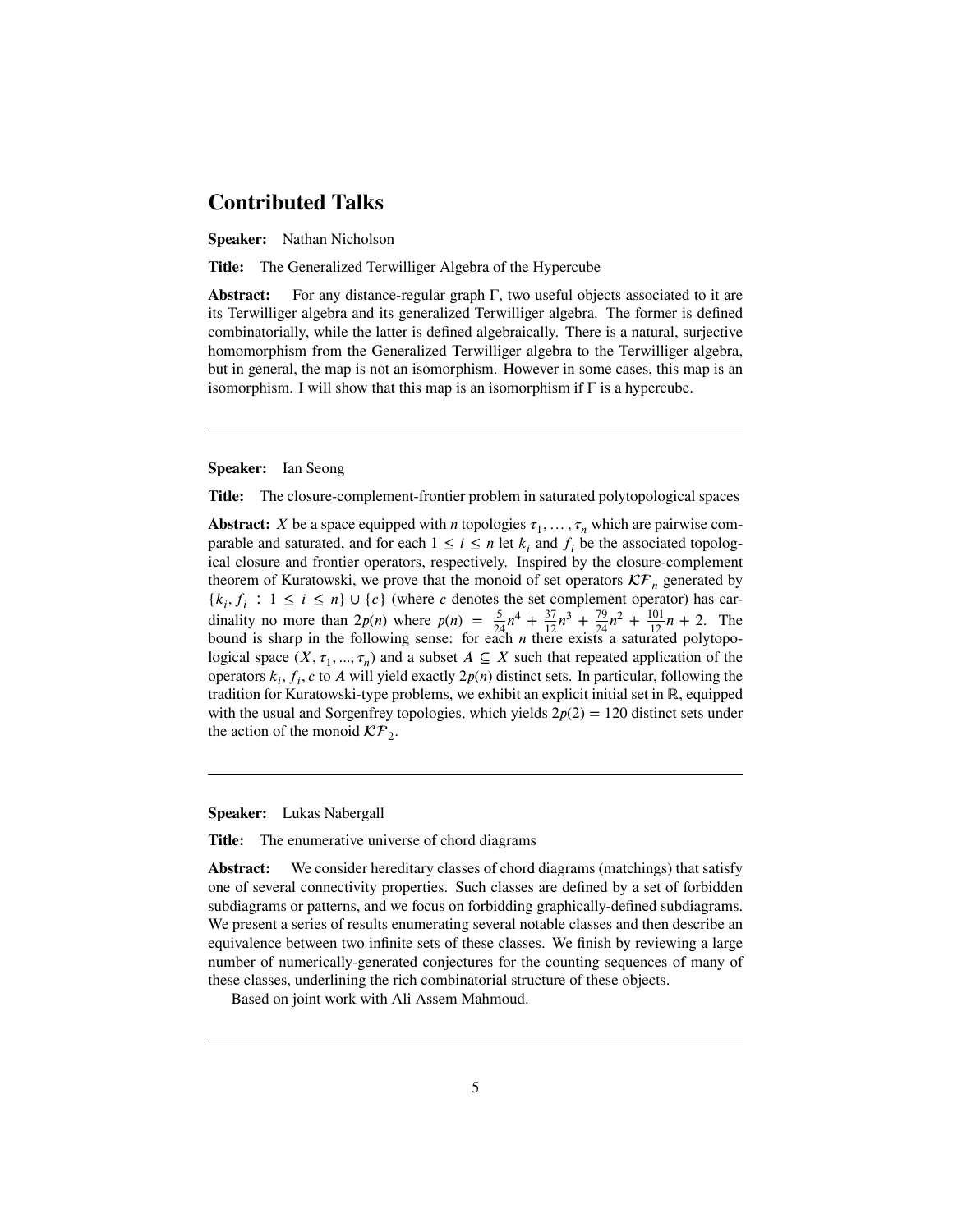#### **Speaker:** Aristotelis Chaniotis

**Title:** Minimal induced subgraphs of the class of 2-connected non-Hamiltonian wheelfree graphs

**Abstract:** Given a graph G and a property P we say that G is minimal with respect to  $P$ , if no proper induced subgraph of  $G$  has the property  $P$ . An HC-obstruction is a minimal 2-connected non-Hamiltonian graph. Given a graph  $H$ , a graph  $G$  is  $H$ -free if  $G$  has no induced subgraph isomorphic to  $H$ .

The main motivation for work presented in this talk originates from a theorem of Duffus, Gould, and Jacobson (1981), which characterizes all the minimal connected graphs with no Hamiltonian path. In 1998, Brousek, characterized all the claw-free HC-obstructions. On a similar note, Chiba, and Furuya (2021), characterized all (not only the minimal) 2-connected non-Hamiltonian  $\{K_{1,3}, N_{3,1,1}\}$ -free graphs. Recently, Cheriyan, Hajebi, Qu, and Spirkl (2022), characterized all triangle-free HC-obstructions and all the HC-obstructions which are split graphs.

A wheel is a graph obtained from a cycle by adding a new vertex with at least three neighbors in the cycle. We characterize all the HC-obstructions which are wheel-free graphs.

Joint work with: Zishen Qu and Sophie Spirkl.

#### **Speaker:** Manoj Belavadi

**Title:** Structural domination and coloring of some (P7, C7)-free graphs

**Abstract:** We show that every connected induced subgraph of a graph  $G$  is dominated by an induced connected split graph if and only if G is  $C$ -free, where  $C$  is a set of six graphs which includes  $P7$  and  $C7$ , and each containing an induced  $P5$ . A similar characterization is shown for the class of graphs which are dominated by an induced connected complete split graph. Motivated by these results, we study structural descriptions of some classes of  $(P7, C7)$ -free graphs. In particular, we give structural descriptions for the class of  $(P7, C7, C4, \text{gem})$ -free graphs and for the class of  $(P7, C7, C4, \text{rem})$ diamond)-free graphs. Using these results, we show that every  $(P7, C7, C4, \text{gen})$ -free graph G satisfies  $\chi(G) \leq 2\omega(G) - 1$ , and that every (P7, C7, C4,diamond)-free graph H satisfies  $\chi(H) \le \max\{3, \omega(H)\}.$ 

#### **Speaker:** Ronen Wdowinski

**Title:** Linear arboricity of sparse multigraphs via orientations

**Abstract:** The linear arboricity  $la(G)$  of a loopless multigraph G is the minimum number of colors required to edge-color the multigraph into linear forests, that is, forests whose components are all paths. The Linear Arboricity Conjecture of Akiyama, Exoo, and Harary asserts that the linear arboricity  $la(G)$  of a simple graph G is at most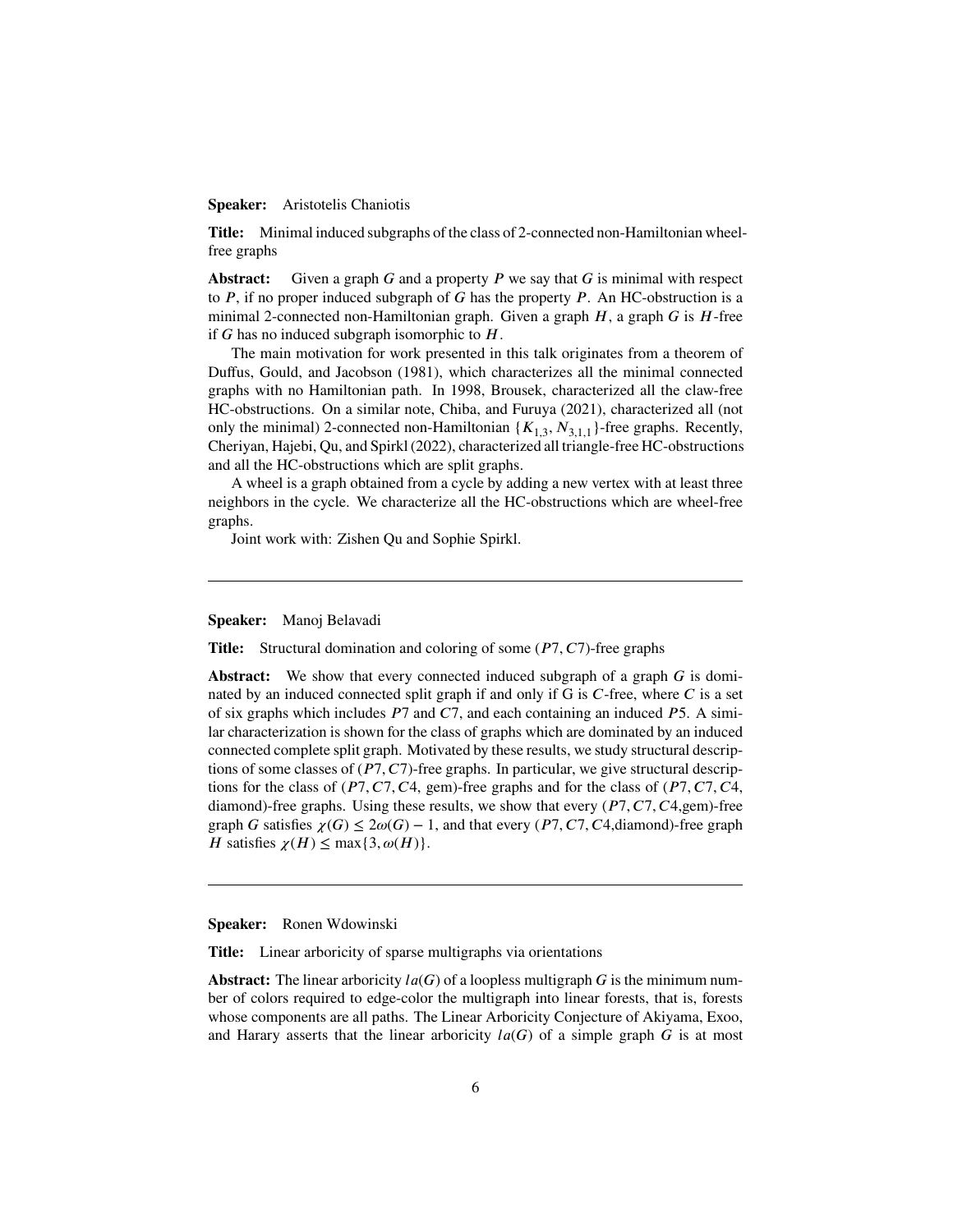$\lceil (\Delta(G) + 1)/2 \rceil$ . We prove the conjecture when  $\Delta(G) \geq 4pa(G) - 2$ , where pa(G) is the pseudoarboricity of  $G$ . This improves previously known results on the linear arboricity of sparse graphs, and our result holds more generally for loopless multigraphs. Our proof involves the study of edge-colorings of multigraphs into subgraphs that can be oriented so that every vertex v has indegree and outdegree at most some specified values  $g(v)$  and  $h(v)$ . We also relate such orientation-based edge-colorings to the Goldberg-Seymour Conjecture for  $f$ -colorings.

**Speaker:** Mohabat Tarkeshian

**Title:** The geometry of random graphs with a Markov flavour

**Abstract:** Random graphs are at the intersection of probability and graph theory: it is the study of the stochastic process by which graphs form and evolve. In 1959, Erdős and Rényi defined the foundational model of random graphs on n vertices. Subsequently, Frank and Strauss (1986) added a Markov twist to this story by describing a topological structure on random graphs that encodes dependencies between local pairs of vertices. The general model that describes this framework is called the exponential random graph model (ERGM). It is used in social network analysis and appears in statistical physics as in the ferromagnetic Ising model. We characterize the parameters that determine when an ERGM has desirable properties using a well-developed dictionary between probability distributions and their corresponding generating polynomials.

**Speaker:** Alice Lacaze-Masmonteil

**Title:** Resolvable directed cycle decompositions of the complete symmetric digraph

Abstract:  $_{m}$ -factorization (or resolvable  $\overline{C}_{m}$  m-decomposition) of a digraph  $G$  is a decomposition of  $G$  into spanning subgraphs, each a disjoint union of directed cycles of length m. For positive integers  $\alpha$  and m, it is conjectured that a  $\vec{C}_m$ -factorization of the complete symmetric digraph on  $\alpha m$  vertices,  $K_{\alpha m}^*$ , exists if and only if  $(m, \alpha) \notin$  $\{(3, 2), (4, 1)\}.$  This conjecture has been proven for  $m \in \{3, 4\}$  and for the case *m* is even or  $\alpha$  is odd. For  $m \geq$  odd and  $\alpha$  even, Burgess and Sajna have also shown that it suffices to find a  $\vec{C}_m$ -factorization of  $K^*_{2m}$  to completely settle the conjecture. In this talk, we take a major step towards a resolution of this problem by showing that, if  $m$  is odd and divisible by a prime congruent to 5 modulo 6, then  $K^*_{2m}$  admits a  $\vec{C}_m$ -factorization. This is joint work with Mateja Šajna.

**Speaker:** Lord Kavi

**Title:** Towards a proof of Haemers' toughness conjecture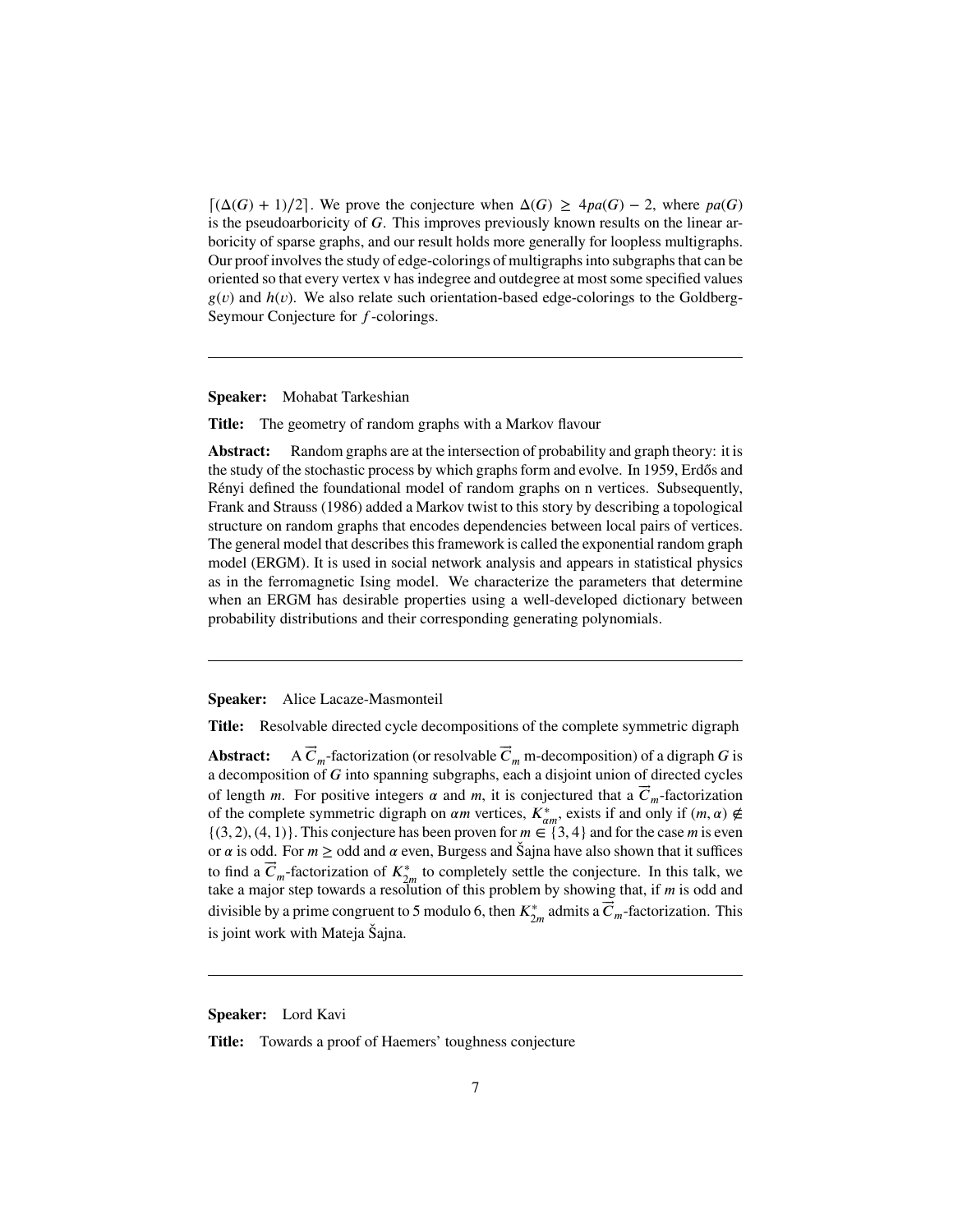**Abstract:** The toughness  $t(G)$  of a graph  $G = (V, E)$  is defined as  $t(G) = \min \left\{ \frac{|S|}{e(G)} \right\}$  $c(G-S)$  $\lambda$ in which the minimum is taken over all  $S \subset V$  such that  $G - S$  is disconnected, where  $c(G - S)$  denotes the number of components of  $G - S$ . Haemers conjectured a Laplacian eigenvalue bound which would improve and generalize earlier spectral bounds by Alon, Brouwer and Gu. In this talk we present a framework of ideas and our progress in tackling this conjecture.

,

This is a work with my supervisor, Mike Newman.

**Speaker:** Sabrina Lato

**Title:** Spectral Moore Bounds

**Abstract:** In 1960, Moore posed the problem of asking which regular graphs have a maximal number of vertices for a given degree and diameter. Such graphs have been much studied since then, and a number of extensions of both the Moore bound and Moore graphs have proved fruitful. In 2014, Cioabă, Koolen, Nozaki, and Vermette developed a spectral Moore bound for regular graphs based on the degree and the secondlargest eigenvalue of the adjacency matrix. They subsequently improved the bound for regular bipartite graphs, and more recently, I was able to extend their results to semiregular bipartite graphs. In this talk, I will give a brief overview of the Moore bounds, classical and spectral, and the graphs that meet the bounds.

**Speaker:** Maxwell Levit

**Title:** A survey of covering graphs

**Abstract:** A covering graph is a combinatorial specialization of the topological notion of a covering space. Or, if you prefer, a covering graph is an algebraic generalization of the combinatorial notion of a signed graph. I will address both perspectives, show some interesting examples, and explain some connections to group extensions, equiangular lines, and distance regular graphs.

**Speaker:** Behnaz Refahi

**Title:** Chromatic number of the partition graph  $P(3^3)$ 

**Abstract:** In 1978 Lovász used topological tools based on the Borsuk-Ulam theorem **EXISTENCE:** In 1976 LOVASZ used topological tools based of the Kneser graph  $KG([n]$ ķ if the Borsuk-Oram diction-<br>) is  $n - 2k + 2$ . There exist different chromatic number lower bounds (Lovász, Sarkaria, Dol'nikov-Kříž, Bárány) ordered hierarchically for a graph G. Lovász bound makes use of the  $\mathbb{Z}_2$ -index of a box complex to provide the strongest lower bound. A box complex builds a functor between a graph with its homomorphisms and a  $\mathbb{Z}_2$ -space with its  $\mathbb{Z}_2$ -maps. To establish a new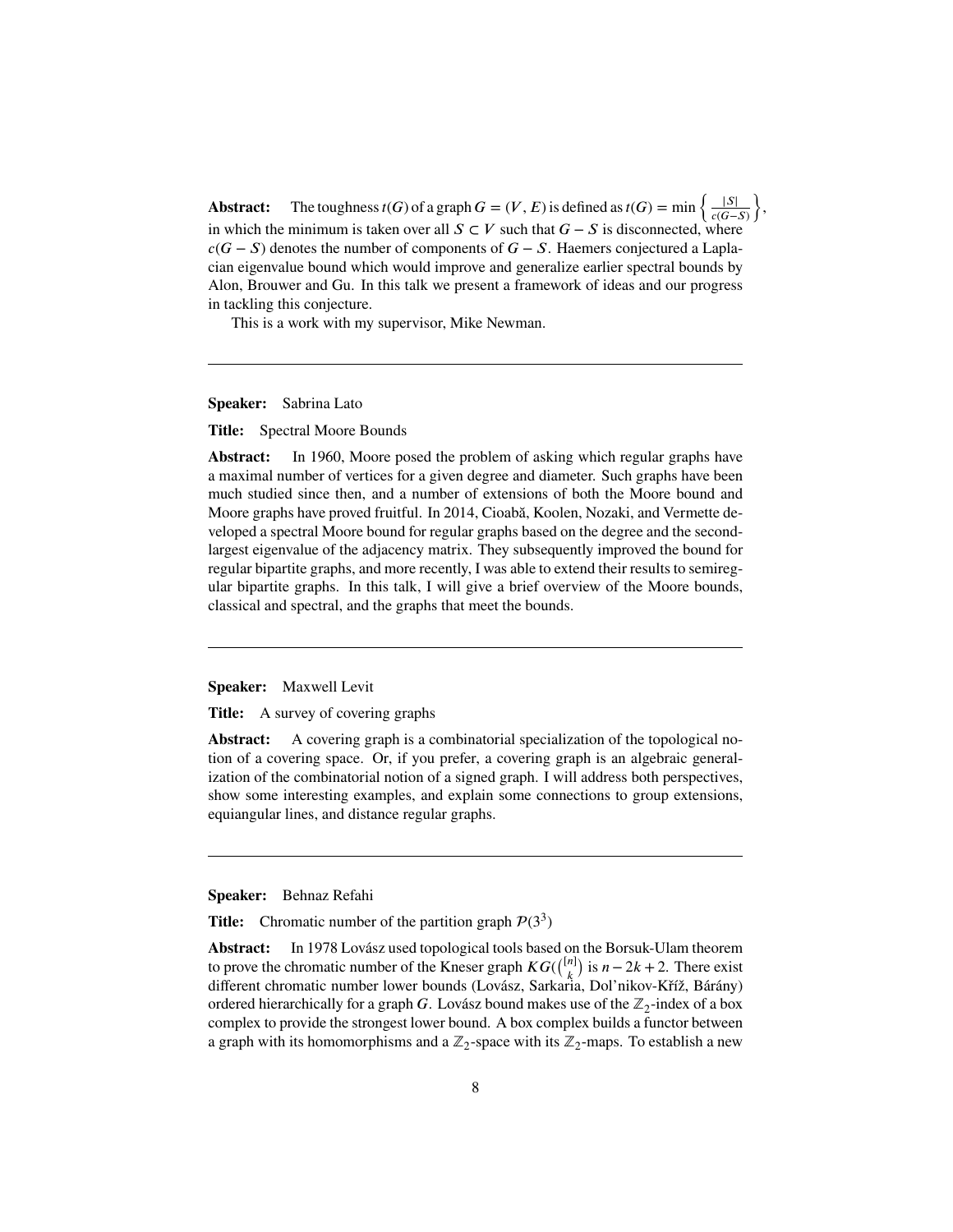and strong lower bound for the chromatic number of the partition graph  $P(3^3)$  we focus on the Lovász bound by studying the box complex of this graph.

**Speaker:** Hermie Monterde

**Title:** Strong cospectrality between twin vertices

Abstract: Strong cospectrality is a condition necessary for a pair of vertices in a graph to exhibit pretty good state transfer. In this presentation, we investigate when strong cospectrality occurs between twin vertices, and determine under which additional conditions does a vertex with a twin in a graph exihibit periodicity, perfect state transfer and pretty good state transfer.

**Speaker:** Weichen Xie

**Title:** Of Shadows and Gaps in Spatial Search

**Abstract:** Spatial search occurs in a connected graph if a continuous-time quantum walk on the adjacency matrix of the graph, suitably scaled, plus a rank-one perturbation induced by any vertex will unitarily map the principal eigenvector of the graph to the characteristic vector of the vertex. This phenomenon is a natural continuoustime analogue of Grover search. The spatial search is said to be optimal if it occurs with constant fidelity and in time inversely proportional to the shadow of the target vertex on the principal eigenvector. Extending a result of Chakraborty et al. (Physical Review A,102:032214, 2020), we prove a simpler characterization of optimal spatial search. Based on this characterization, we observe that some families of distanceregular graphs, such as Hamming and Grassmann graphs, have optimal spatial search. We also show a matching lower bound on time for spatial search with constant fidelity, which extends a bound due to Farhi and Gutmann for perfect fidelity.

**Speaker:** Tina Chen

**Title:** Bipartite Walks and the Hamiltonians

**Abstract:** The talk is going to introduce a discrete quantum walk model called the bipartite walk model. Bipartite walks generate many known and well-studied discrete quantum models, like the arc-reversal walks and vertex-face walks. We will show how the Hamiltonian of a bipartite walk builds a connection between a discrete quantum walk and a continuous quantum walk. We can use this connection to construct continuous walks with interesting but rare phenomena.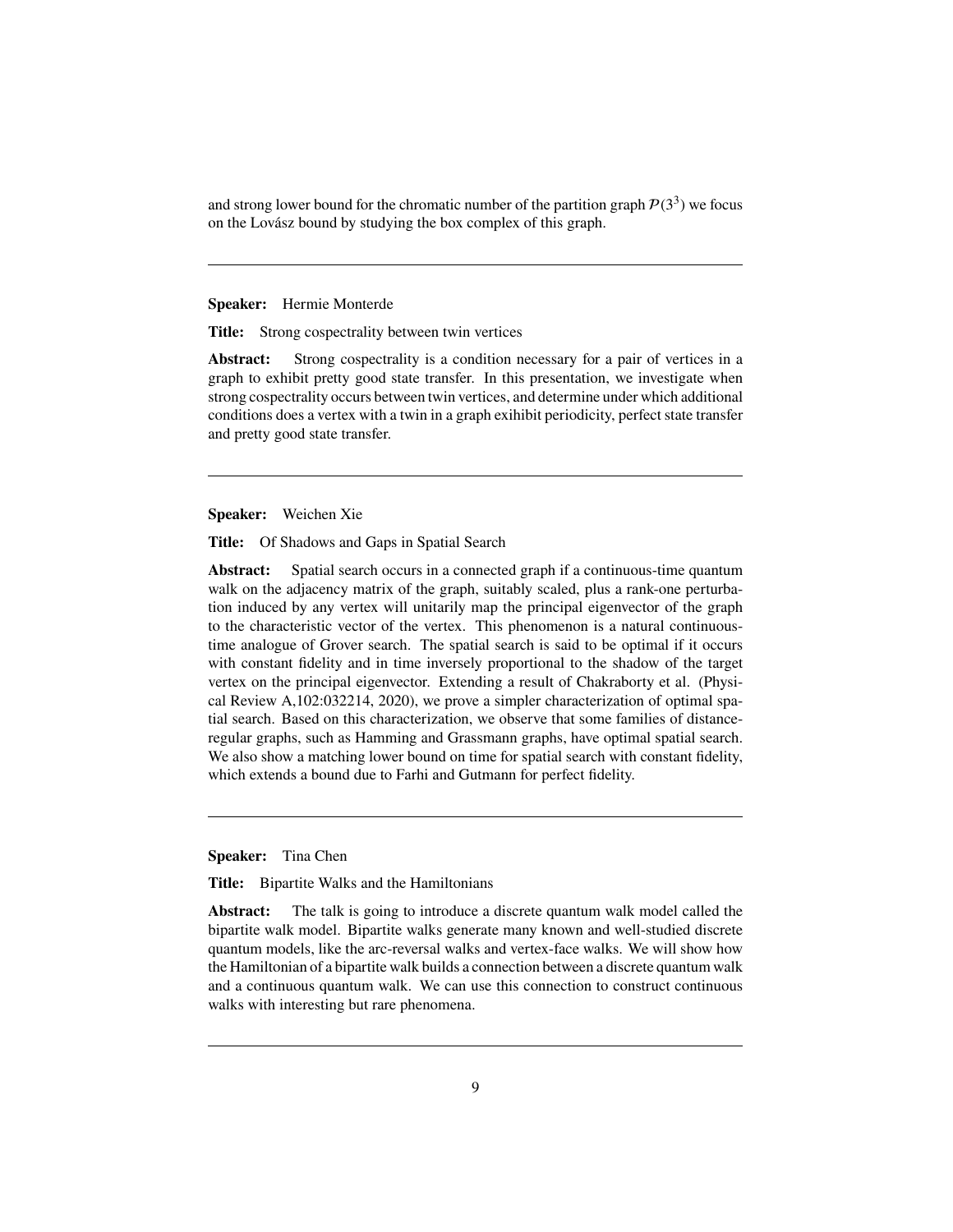**Speaker:** Mariia Sobchuk

**Title:** Quantum isomorphisms

**Abstract:** You probably heard about isomorphisms of graphs. After this talk you will be able to say that you heard about quantum isomorphisms, and even some recent advances in this area.

**Speaker:** Bobby Miraftab

**Title:** Arc-disjoint hamiltonian paths in Cartesian products of directed cycles

**Abstract:** We show that if  $C1$  and  $C2$  are directed cycles (of length at least two), then the Cartesian product  $C1\square C2$  has two arc-disjoint hamiltonian paths. (This answers a question asked by J. A. Gallian in 1985.) The same conclusion also holds for the Cartesian product of any four or more directed cycles (of length at least two), but some cases remain open for the Cartesian product of three directed cycles. We also discuss the existence of arc-disjoint hamiltonian paths in 2-generated Cayley digraphs on (finite or infinite) abelian groups.

**Speaker:** Daniel Carranza

**Title:** Cubical setting for discrete homotopy theory

**Abstract:** Discrete homotopy theory, introduced by H. Barcelo and collaborators, is a homotopy theory of (simple) graphs. Homotopy invariants of graphs have found numerous applications, for instance, in the theory of matroids, hyperplane arrangements, topological data analysis, and time series analysis. Discrete homotopy theory is also a special instance of a homotopy theory of simplicial complexes, developed by R. Atkin, to study social and technological networks.

I will report on the joint work with C. Kapulkin (arXiv:2202.03516) on developing a new foundation for discrete homotopy theory, based on the homotopy theory of cubical sets. We use this foundation to prove the conjecture of Babson, Barcelo, de Longueville, and Laubenbacher from 2006 relating homotopy groups of a graph to the homotopy groups of a certain cubical complex associated to it, as well as a discrete homotopy theory analogue of the Hurewicz theorem.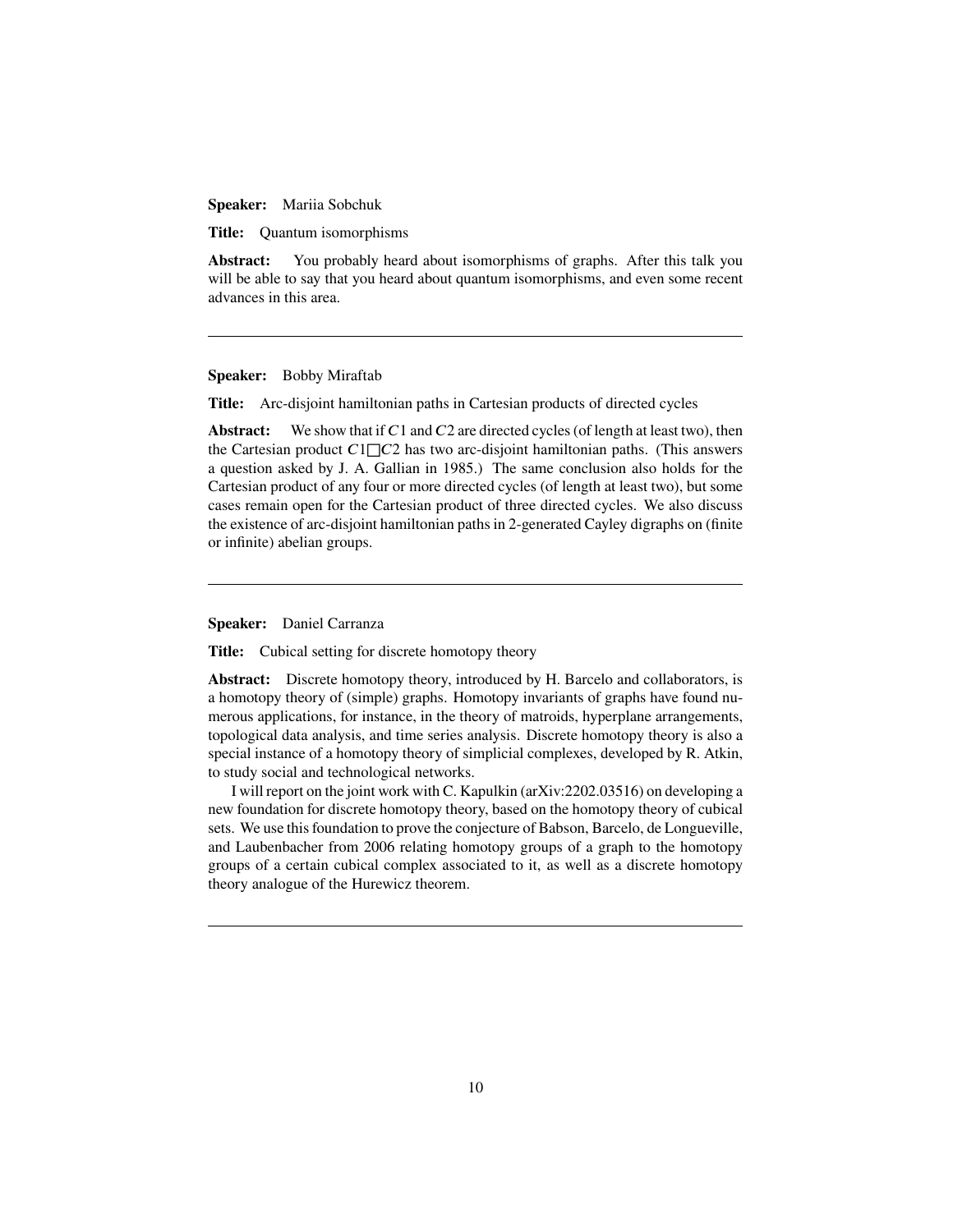## **Peter Rodney Prize**

The best talk given by a student at the Ontario Combinatorics Workshop will be awarded the Peter Rodney Memorial Book Prize. This prize of a book and memorial book plate is given in honour of Dr. Peter Rodney (1965-1995).

Dr. Peter Rodney graduated from McGill University, and then obtained his Masters and Ph.D degrees in Combinatorics, from the University of Toronto. He graduated in 1993 and went on to do postdoctoral research at the University of Vermont. He then continued to work in both the public and private sectors, using discrete mathematics, cryptography, and number theory. He had a deep appreciation for probability theory and was an avid card player. He died unexpectedly at the age of 30. His friends and family created a fund in his memory whose proceeds finance this book prize.